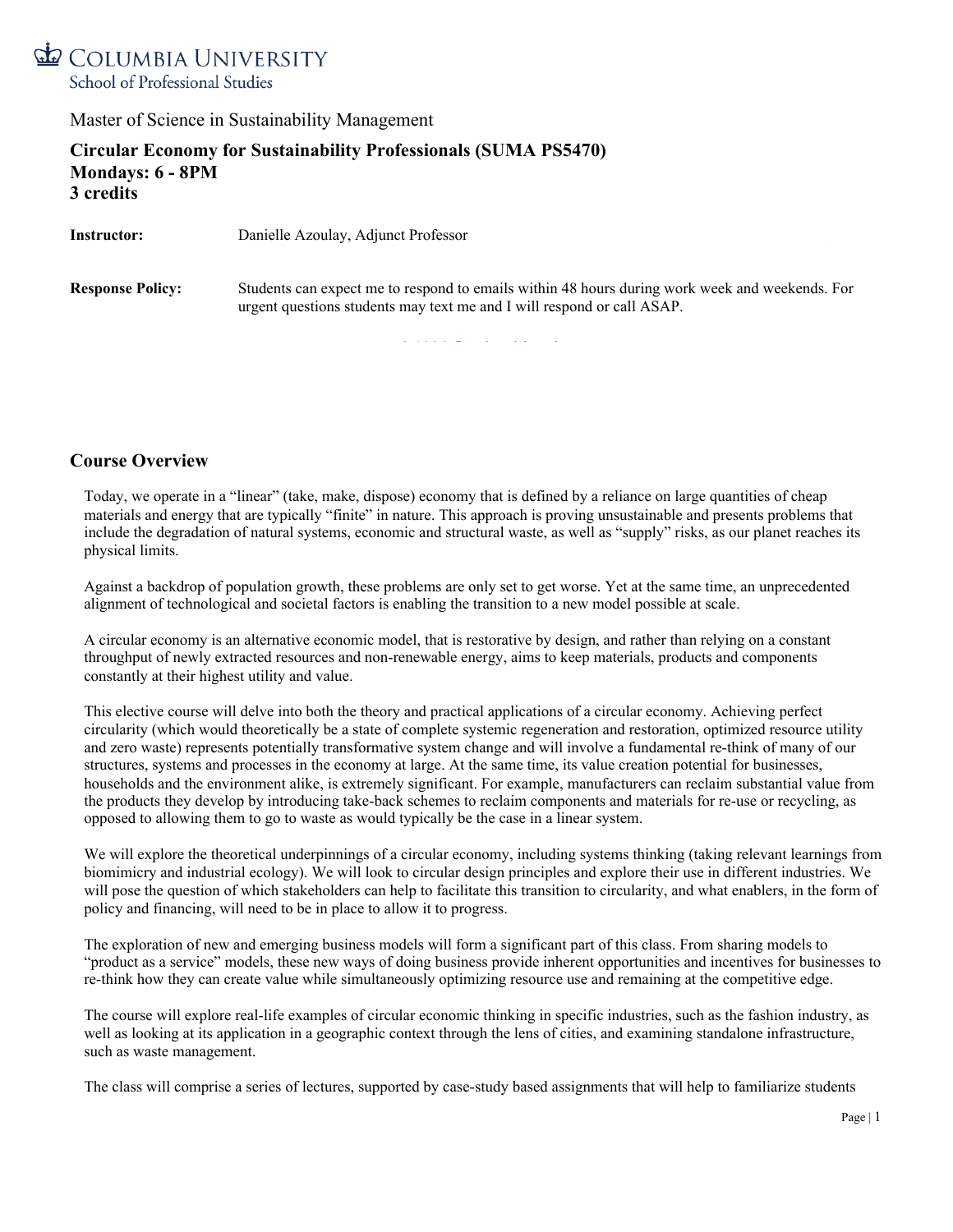

with the challenges that apply to circular economic thinking in different geographical, industry and economic contexts. An important aspect of the course will be learning how to link systems thinking with effective stakeholder engagement to facilitate change.

This class will be ideal for graduate students and young professionals who have a good basic understanding of economic principles and are keen to explore an alternative approach to traditional sustainability, which has increasingly become focused on using less resources, without addressing the more systemic flaws we face in our economy.

Upon completion of this class, students will possess sufficient knowledge to discuss the merits of a circular economy and its applications with potential employers. This course will benefit anyone with an interest in a career in sustainability, particularly (but not exclusively) in the corporate and non-profit sectors, in operations, design, strategy or communications.

#### **Learning Objectives**

While elements of circular economy thinking have been around for some time, as an approach it has recently gained significant momentum. It is a rapidly evolving area, particularly when it comes to implementation. For that reason, the goal is not necessarily to learn about the circular economy as it applies to all industries or to understand every aspect of its successful application. Instead the course aims to provide students with firm knowledge of the underlying principles and approaches, as well as allowing them to practice a systems-focused mindset applied to a number of potential applications. During the course, students will:

- Identify critical aspects of circular economy terminology and vocabulary and learn to speak authoritatively about the merits and challenges of this approach
- Develop the skills to assess and evaluate opportunities for the use of circular economy thinking and approaches
- Apply systems thinking and circular design approaches to a range of real-world challenges
- Evaluate systems in a way that identifies their biological and technical materials/components
- Establish the key enablers and barriers for circular economy implementation in general, and as they relate to financing, policy, stakeholder management, business models and industry/application specifics
- Define ways to begin implementation and measure progress and success in circular economy
- Construct a response to a specific sustainability challenge that employs what they have learned about circular economy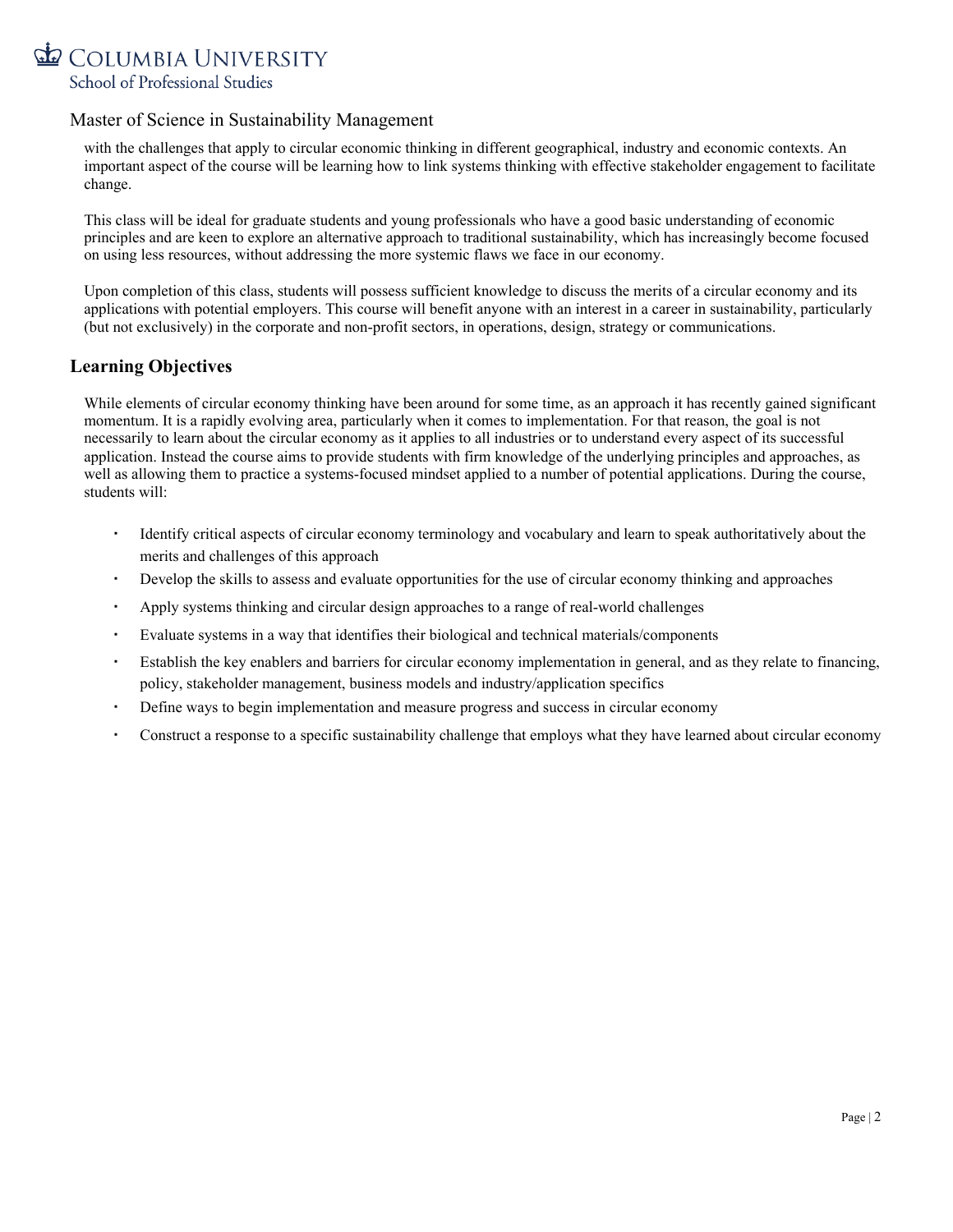

### **Readings**

#### *Required readings*

- 1. Acaroglu, Leyla: Tools for Systems Thinkers: The 6 Fundamental Concepts of Systems Thinking [\(Available](https://medium.com/disruptive-design/tools-for-systems-thinkers-the-6-fundamental-concepts-of-systems-thinking-379cdac3dc6a) on [medium.com\)](https://medium.com/disruptive-design/tools-for-systems-thinkers-the-6-fundamental-concepts-of-systems-thinking-379cdac3dc6a), 2017. Web. (3 pages)
- 2. Video: Beinhocker, Eric, "The economy as a complex and evolving system": Lecture from UCL Institute for Innovation and Public Purpose, Feb 2019 (40 mins) ([Available](https://www.youtube.com/watch?v=7-RdnoxSZiM) here)
- 3. Benyus, Janine. *Biomimicry.* (Harper Perennial, 2002). Print. Chapter 1, p1-10 (10 pages). Available on Canvas.
- 4. Circle Economy, Fabric TNO and Gemeente Amsterdam, "Circular Amsterdam: A vision and action agenda for the city and metropolitan area", 2016. Web. (47 pages) **[Available](https://issuu.com/fabrications/docs/circular-amsterdam-en-small-210316_) here**
- 5. Ellen MacArthur Foundation, "A New Textiles Economy: Redesigning Fashion's Future" Ellen MacArthur Foundation. 2017. Web. p36-117 (81 pages). [Available](https://www.ellenmacarthurfoundation.org/publications/a-new-textiles-economy-redesigning-fashions-future) here.
- 6. Congress.gov "Green New Deal" Resolution text. Web. (14 pages). [Available](https://www.congress.gov/116/bills/hres109/BILLS-116hres109ih.pdf) here.
- 7. Despeisse, M., Baumers, M et al. "Unlocking value for a circular economy through 3D printing: A research agenda", February 2017. Elsevier. Technological Forecasting and Social Change Volume 115, pages 75-84 (10 pages). [Available](https://ora.ox.ac.uk/objects/uuid:8a258701-67bb-4af6-90c7-a4ed6597e70b/download_file?file_format=pdf&safe_filename=20160928%2B3DP%2BCircular%2BEconomy%2BAAM.pdf&type_of_work=Journal+article) [here](https://ora.ox.ac.uk/objects/uuid:8a258701-67bb-4af6-90c7-a4ed6597e70b/download_file?file_format=pdf&safe_filename=20160928%2B3DP%2BCircular%2BEconomy%2BAAM.pdf&type_of_work=Journal+article)
- 8. Meadows, Donnella. *Thinking in Systems: A Primer.* Chelsea Green Publishing, 2008. Print. Chapter 1, Chapter 7 and Appendix up until Model Equations (53 pages in total).Available on Canvas.
- 9. Ellen MacArthur Foundation, "Circularity in the Built Environment: A compilation of case studies from the CEO100". April 2016. Web. 72 pages. [Available](https://www.ellenmacarthurfoundation.org/assets/downloads/Built-Env-Co.Project.pdf) here.
- 10. Ellen MacArthur Foundation, "Delivering the Circular Economy: A Toolkit for Policymakers" Ellen MacArthur Foundation. 2015. Web. p39-88 (49 pages). [Available](https://www.ellenmacarthurfoundation.org/resources/apply/toolkit-for-policymakers) here
- 11. Ellen MacArthur Foundation, "Intelligent Assets: Unlocking the Circular Economy Potential" Ellen MacArthur Foundation. 2016. Web. p28-63 (35 pages) **[Available](https://www.ellenmacarthurfoundation.org/publications/intelligent-assets) here**
- 12. Ellen MacArthur Foundation, "Re-use: Rethinking Packaging", 2019. PDF [Available](https://www.ellenmacarthurfoundation.org/publications/reuse) here. (43 pages)
- 13. Ellen MacArthur Foundation, "Towards the Circular Economy Vol. 1: Economic and Business Rationale for an Accelerated Transition" Ellen MacArthur Foundation. 2013. Web: p6-62 (56 pages) [Available](https://www.ellenmacarthurfoundation.org/publications/towards-the-circular-economy-vol-1-an-economic-and-business-rationale-for-an-accelerated-transition) here
- *14.* Ellen MacArthur Foundation, "Achieving 'Growth Within'" Ellen MacArthur Foundation. 2017. Web. p16-52 (36 pages) [Available](https://www.ellenmacarthurfoundation.org/assets/downloads/publications/Achieving-Growth-Within-20-01-17.pdf) here.
- 15. Ellen MacArthur Foundation, "The New Plastics Economy: Rethinking the Future of Plastics". Ellen MacArthur Foundation. 2016. Web. (92 pages) [Available](https://www.ellenmacarthurfoundation.org/publications/the-new-plastics-economy-rethinking-the-future-of-plastics) here
- *16.* Ellen MacArthur Foundation (in cooperation with Granta and LIFE). "Circularity Indicators. An Approach to Measuring Circularity: Project Overview", May 2015. Web. (12 pages) [Available](https://www.ellenmacarthurfoundation.org/assets/downloads/insight/Circularity-Indicators_Project-Overview_May2015.pdf) here
- *17.* Ellen MacArthur Foundation. Video: Amsterdam Exploring the Sharing City, DIF 2014. [Available](https://www.youtube.com/watch?v=wwQZhMWg9iw) here. (32min, 30 sec)
- 18. Ellen MacArthur Foundation & CE100, "Water and Circular Economy: A White Paper, 2018 ([Available](https://www.ellenmacarthurfoundation.org/assets/downloads/ce100/Water-and-Circular-Economy-White-paper-WIP-2018-04-13.pdf) here) (18 pages)
- 19. Franconi, Ellen, Brett Bridgeland et al. *A New Dynamic 2: Ef ective Systems in a Circular Economy.* Ellen MacArthur Foundation Publishing, 2016. Print. Available on Canvas.
	- a. Chapter 1, Circular Business Opportunities for the Built Environment, p9-27 (18 pages)
	- b. Chapter 5, The Circular Economy of Soil, p87-103 (16 pages)
	- c. Chapter 4, Ecosystems as a Unifying Model for Cities and Industry, p63-85 (22 pages)
	- d. Chapter 6, Remanufacturing and the Circular Economy, p107-127 (20 pages)
	- e. Chapter 11: Circularity Indicators, p195-210 (15 pages)
	- f. Chapter 10: Cities as Flows in a Circular Economy, p177-193 (16 pages)
- 20. Groothuis, Femke (supported by ACCA), "Tax as a force for good Headline summary". ACCA 2018. Web. p1-8 (8 pages). [Available](https://www.accaglobal.com/content/dam/ACCA_Global/professional-insights/Tax-as-force-for-good/Tax%20as%20a%20force%20for%20good%20-%20summary.pdf) here.
- 21. ING Economics Department. "Rethinking finance in a Circular Economy", May 2015. Web. Section 4: p 34-52 (18 pages) [Available](https://www.ing.nl/media/ING_EZB_Financing-the-Circular-Economy_tcm162-84762.pdf) here
- 22. Mazzucato, Mariana."Capitalism's greatest weakness? It confuses price with value", 2018 (World Economic Forum Article) ([Available](https://www.weforum.org/agenda/2018/05/capitalisms-greatest-weakness-it-confuses-price-with-value/) here)
- 23. McDonough, William, and Michael Braungart. *Cradle to Cradle: Remaking the Way We Make Things.* (North Point, 2002). Print. Available on Canvas.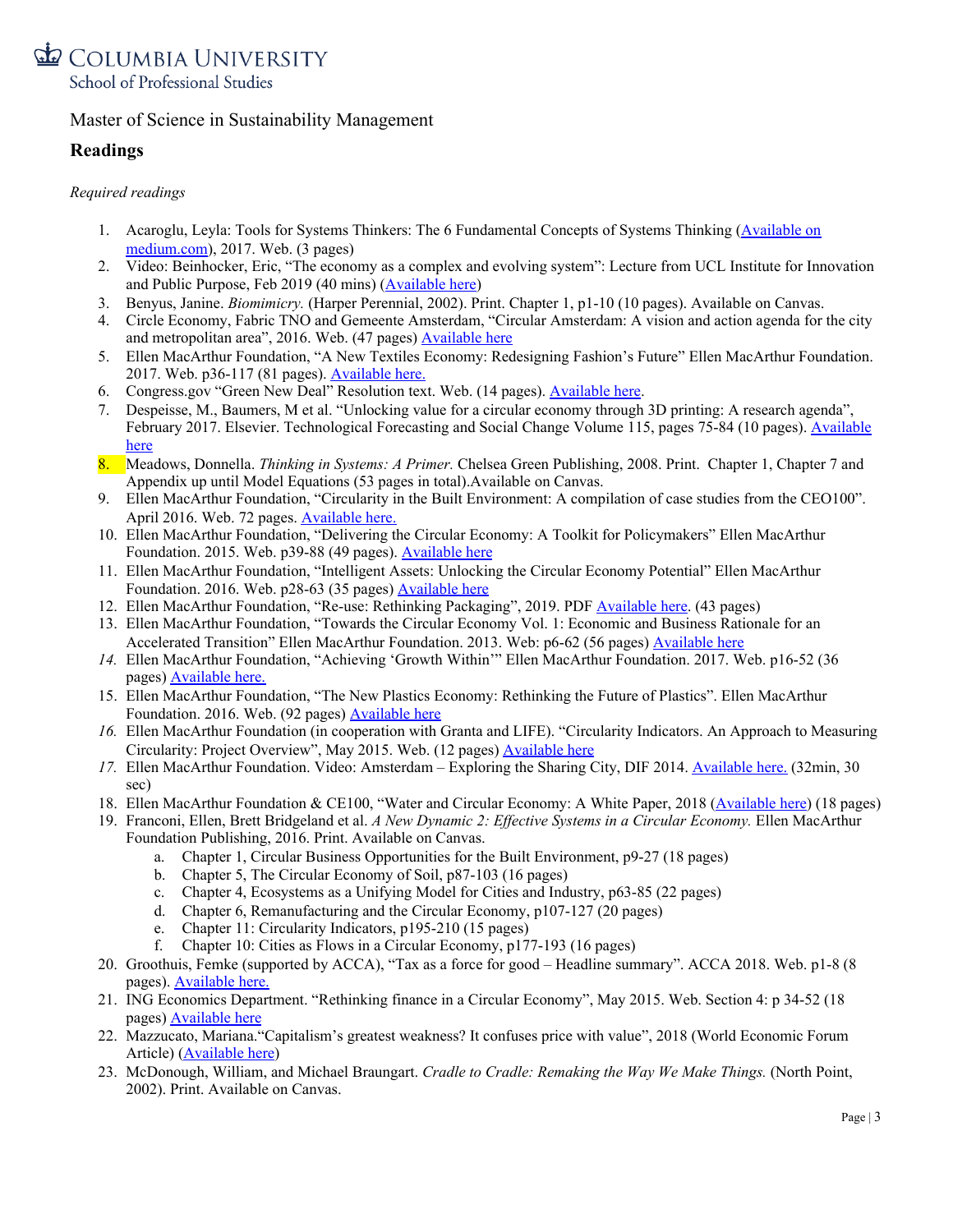School of Professional Studies

#### Master of Science in Sustainability Management

- a. Chapter 2: p45-67 (22 pages)
- b. Chapter 3, p68-91 (23 pages)
- c. Chapter 4, Waste Equals Food, p92-117 (25 pages)
- 24. NYC: Zero Waste Design Guidelines, 2017, (authored & supported by multiple participants). p18-37 (20 pages). Web/PDF [Available](https://www.zerowastedesign.org/) here.
- 25. Raworth, Kate, Video: "*Why it's time for 'Doughnut Economics*", 2014. [\(Available](https://www.youtube.com/watch?time_continue=1&v=1BHOflzxPjI) here)
- 26. Ross, M. (Producer), & Morgan, A. (Director). (2015). Video documentary: *The True Cost*. United States: Life is My Movie Entertainment; Untold Creative LLC (1h 32 min): <https://truecostmovie.com/>
- 27. Rutqvist, Jakob and Peter Lacy. From Waste to Wealth: The Circular Economy Advantage (Palgrave Macmillan, 2015). Print. Section II, pages 68-114 (46 pages) **[Available](https://link-springer-com.ezproxy.cul.columbia.edu/book/10.1057%2F978-1-349-95968-6) here** (through CLIO)
- 28. Szaky, Tom, et al. The Future of Packaging, From Linear to Circular. (Berrett-Koehler, 2019). Print. Chapters 1-7, p9-119 (110 pages) [Available](https://web-b-ebscohost-com.ezproxy.cul.columbia.edu/ehost/detail/detail?vid=0&sid=9ca42872-c679-45d4-8c47-ab3646550b67%40pdc-v-sessmgr05&bdata=JnNpdGU9ZWhvc3QtbGl2ZSZzY29wZT1zaXRl#AN=1833681&db=e025xna) here (through CLIO)
- 29. Webster, Ken. *The Circular Economy: A Wealth of Flows.* Ellen MacArthur Foundation Publishing, 2015. Print. Available on Canvas.
	- a. Introduction & Chapter 1-3, p7-61 (54 pages)
	- b. Chapter 4, Through the Macroscope, p63-87 (24 pages)
	- c. Chapter 5, p89-105 (16 pages)
	- d. Chapter 6, Social Capital, Markets and Money in a Circular Economy, p108-125 (17 pages)
	- e. Chapter 9, The Regenerative Biological Cycle at Scale, p159-173 (14 pages)
	- f. Chapter 10, p175-189 (14 pages)

#### *Recommended/Optional Readings*

 $\frac{1}{2}$ 

- 1. Amendolare, Nicholas. "What is the tragedy of the commons?" TED-Ed Video. 2017. [\(Available](https://www.youtube.com/watch?v=CxC161GvMPc) here) (5 mins)
- 2. Benyus, Janine. *Biomimicry.* (Harper Perennial, 2002). Print. (297 pages)
- 3. Benyus, Janine: Video. Biomimicry in action, TED Talk, (2009). [Available](https://www.youtube.com/watch?v=k_GFq12w5WU) here. (20 min)
- 4. Brown, Tim: Design & the circular economy Circular Design Guide. [Available](https://www.youtube.com/watch?v=yAvkM7B7BBs) here.
- *5.* BSI. "Executive Briefing: BS 8001 a Guide". (BSI, 2017). Web. (6 pages) [Available](https://www.bsigroup.com/en-GB/standards/benefits-of-using-standards/becoming-more-sustainable-with-standards/Circular-Economy/) here
- 6. Cabrera Research Lab, Video: "*NEW Systems-thinking: A Little Film About a Big Idea*", 2015. ([Available](https://www.youtube.com/watch?time_continue=17&v=-sfiReUu3o0) here)
- 7. Circle-Economy & The City of Amsterdam: "Circular Amsterdam", 2018. Web. Multiple [Resources](https://circle-economy.com/amsterdam-circular-journey?mc_cid=4c6860f2bb&mc_eid=703ffe41ab) Available here.
- 8. Despeisse, M., Baumers, M et al. "Unlocking value for a circular economy through 3D printing: A research agenda", February 2017. Elsevier. Technological Forecasting and Social Change Volume 115, pages 75-84 (10 pages).
- 9. DG Environment Consortium. "Scoping study to identify potential circular economy actions, priority sectors, material flows & value chains", August 2014. Web. Chapters 4-7, p15-72 (57 pages) and Annex 4. [Available](http://www.eesc.europa.eu/resources/docs/scoping-study.pdf) here.
- 10. Donella Meadows Institute: "*In a World of Systems*". Video. 2016. ([Available](https://www.youtube.com/watch?v=A_BtS008J0k) here) (9 min)
- 11. Ellen MacArthur Foundation, "Achieving 'Growth Within'" Ellen MacArthur Foundation. 2017. Web. Chapters 3 & 4, p70-92 (22 pages) and p114-136 (22 pages).
- *12.* Ellen MacArthur Foundation (in cooperation with Granta and LIFE). "Circularity Indicators. An Approach to Measuring Circularity: Methodology", May 2015. Web. (98 pages) [Available](https://www.ellenmacarthurfoundation.org/assets/downloads/insight/Circularity-Indicators_Project-Overview_May2015.pdf) here
- 13. Ellen MacArthur Foundation, "Circular Consumer Electronics: An Initial Exploration". 2018. PDF [Available](https://www.ellenmacarthurfoundation.org/publications/circular-consumer-electronics-an-initial-exploration) here. (17 pages)
- 14. Ellen MacArthur Foundation, "Delivering the Circular Economy: A Toolkit for Policymakers" Ellen MacArthur Foundation. 2015. Web. p91-146 - Denmark case study (55 pages) [Available](https://www.ellenmacarthurfoundation.org/resources/apply/toolkit-for-policymakers) here
- 15. Ellen MacArthur Foundation Educational Resources: Schools of Thought ([Available](https://kumu.io/ellenmacarthurfoundation/educational-resources#circular-economy-educational-resources/schools-of-thought) here)
- 16. Ellen MacArthur Foundation, "The New Plastics Economy: Catalysing Action" Ellen MacArthur Foundation. 2017. Web. (49 pages) [Available](https://www.ellenmacarthurfoundation.org/publications/new-plastics-economy-catalysing-action) here
- 17. Ellen MacArthur Foundation, "Towards the Circular Economy Vol. 2: Opportunities for the Consumer Goods Sector" Ellen MacArthur Foundation. 2013. Web. (101 pages) [Available](https://www.ellenmacarthurfoundation.org/publications/towards-the-circular-economy-vol-2-opportunities-for-the-consumer-goods-sector) here
- 18. Ellen MacArthur Foundation, "Towards the Circular Economy Vol. 3: Accelerating the Scale-Up Across Global Supply Chains" Ellen MacArthur Foundation. 2014. Web. Chapters 1, 2, 3 & 4, p11-64 (53 pages) [Available](https://www.ellenmacarthurfoundation.org/publications/towards-the-circular-economy-vol-3-accelerating-the-scale-up-across-global-supply-chains) here
- 19. Ellen MacArthur Foundation, "Urban Biocycles" Ellen MacArthur Foundation. 2017. Web. (36 pages) [Available](https://www.ellenmacarthurfoundation.org/publications/urban-biocyles) here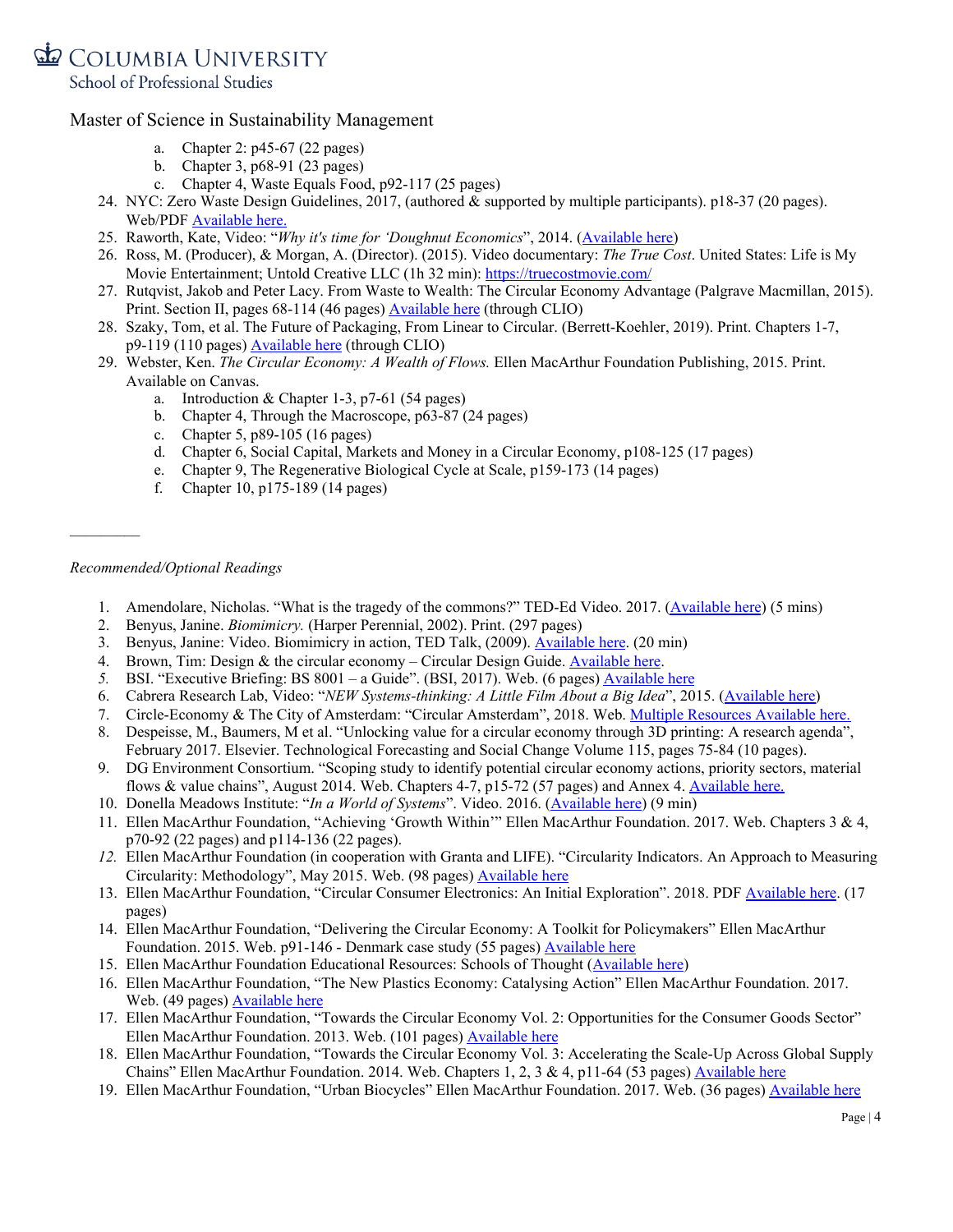School of Professional Studies

- 20. Franconi, Ellen, Brett Bridgeland et al. *A New Dynamic 2: Ef ective Systems in a Circular Economy.* Ellen MacArthur Foundation Publishing, 2016. Print.
	- a. Chapter 3, Towards a Regenerative Food System, p49-61 (12 pages)
	- b. Chapter 8, Broader Lessons from Self-Organising Traffic Lights in City Transport Systems, p143-155 (12 pages)
	- c. Chapter 9, Challenges and Capabilities for Scaling up Circular Economy Business Models A Change Management Perspective, p157-175 (18 pages)
- *21.* Graedel, T.E. and Allenby, B.R. *Industrial Ecology* (Second Edition). New Jersey: Pearson Education, 2003. Print. p183-227 (43 pages) and p268-283, (23 pages). Available at CU Libraries.
- 22. Groothuis, Femke (supported by ACCA), "Tax as a force for good". ACCA 2018. Web. p1-52 (52 pages). [Available](https://www.accaglobal.com/content/dam/ACCA_Global/professional-insights/Tax-as-force-for-good/pi-environmental-tax.pdf) [here.](https://www.accaglobal.com/content/dam/ACCA_Global/professional-insights/Tax-as-force-for-good/pi-environmental-tax.pdf)
- *23.* Kim, Daniel. *Introduction to Systems Thinking*, Pegasus Communications, 1999. Print. (21 pages) [\(Available](https://thesystemsthinker.com/wp-content/uploads/2016/03/Introduction-to-Systems-Thinking-IMS013Epk.pdf) here)
- 24. London Waste and Recycling Board (LWRAB), "London's Circular Economy Route Map", 2017. Web (60 pages) [Available](http://www.lwarb.gov.uk/what-we-do/circular-london/circular-economy-route-map/) here
- *25.* Haskel, J & Westlake, S. *Capitalism without Capital.* Princeton University Press, 2018. Print. (242 pages).
- 26. Lovins, B, Amory, Michael Braungart et al. *A New Dynamic: Ef ective Business in A Circular Economy.* Ellen MacArthur Foundation Publishing, 2013. Print.
	- a. Chapter 2: A Concise Guide to the Circular Economy, p19-28 (9 pages)
	- b. Chapter 8: Rebuilding Economic Vitality, Rev**®** the World, by Sally Goerner and Randolph Voller, p112-128 (16 pages)
	- c. Chapter 9: White Goods/Washing Machines Business Case Study, p129-142 (13 pages)
	- d. Chapter 10: Implementing a Circular and Performance Economy through Business Model Innovation, p143-156 (13 pages)
- 27. Mazzucato, Mariana. *The Value of Everything: Making and Taking in the Global Economy.* Penguin Random House, 2018. Print. (280 pages).
- 28. Mazzucato, M and McPherson, M, "The Green New Deal: A bold mission-oriented approach" IIPP Policy Brief, UCL, December 2018. Web. (7 pages). [Available](https://www.ucl.ac.uk/bartlett/public-purpose/sites/public-purpose/files/iipp-pb-04-the-green-new-deal-17-12-2018_0.pdf) here.
- 29. McDonough, William, and Michael Braungart. *Cradle to Cradle: Remaking the Way We Make Things.* (North Point, 2002). Print. (193 pages)
- 30. McDonough, William, and Michael Braungart. *The Upcycle: Beyond Sustainability – Designing for Abundance.* New York: North Point, 2013. Print. (217 pages)
- 31. NY Times "The Daily Podcast": What American C.E.O.s are worried about. Aug 2019, [Available](https://www.nytimes.com/2019/08/21/podcasts/the-daily/business-roundtable-corporate-responsibility.html) here (25 min)
- 32. NYC: Zero Waste Design Guidelines, 2017, (authored & supported by multiple participants). Web/PDF [Available](https://www.zerowastedesign.org/) here. (270 pages)
- *33.* Raworth, K. *Doughnut Economics. Seven Ways to Think Like a 21st-Century Economist.* Random House, 2017. Print. (250 pages)
- *34.* Schenck, Rita C. "LCA for Mere Mortals. A Primer on Life Cycle Assessment" (IERE, 2000). Web. (103 pages) [Available](https://brainmass.com/file/1522206/LCA+for+Mere+Mortals.pdf) here
- 35. Szaky, Tom, et al. The Future of Packaging, From Linear to Circular. (Berrett-Koehler, 2019). Print. (242 pages). [Available](https://web-b-ebscohost-com.ezproxy.cul.columbia.edu/ehost/detail/detail?vid=0&sid=9ca42872-c679-45d4-8c47-ab3646550b67%40pdc-v-sessmgr05&bdata=JnNpdGU9ZWhvc3QtbGl2ZSZzY29wZT1zaXRl#AN=1833681&db=e025xna) here (through CLIO)
- 36. The Ex'tax Project, "New Era. New Plan. Europe. A Fiscal Strategy for an Inclusive, Circular Economy. The Ex'Tax Project Foundation, 2016. Web. (196 pages) – *of particular interest are chapters 3,-5, 7 & 8* [Available](http://www.neweranewplan.com/) here.
- 37. The Recycling Partnership. "The 2016 State of Curbside Report", January 2017. Web. (25 pages) [Available](https://recyclingpartnership.org/wp-content/uploads/2018/05/state-of-recycling-report-Jan2017.pdf) here
- *38.* Trebeck, K and Williams J. *The Economics of Arrival.* Policy Press, 2019. Print. (215 pages)
- *39.* Van Staveren, I. *Economics After the Crisis: An introduction to Economics from a Pluralist and Global Perspective.* Routledge, 2015. Print. (431 pages)
- 40. Working Group FinanCE. "Money Makes the World Go Round (and will it help to make the economy circular as well?)", March 2016. Web. Sections  $2 \& 3$ , p35-68 (33 pages) [Available](https://www.ellenmacarthurfoundation.org/assets/downloads/ce100/FinanCE.pdf) here.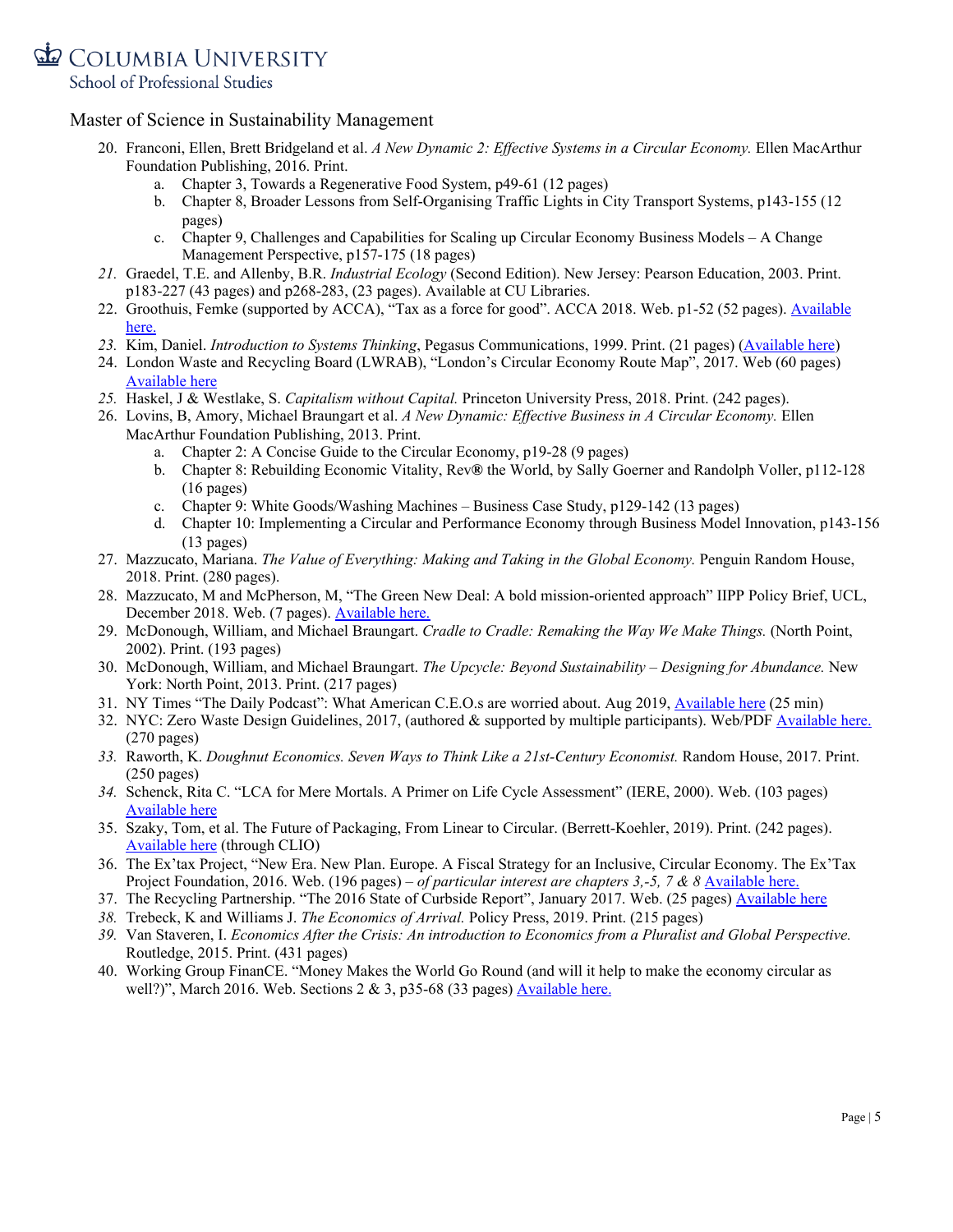

#### **Resources**

*Course Specific Tools* I recommend exploring the following resources to provide additional information and examples: [https://kumu.io/ellenmacarthurfoundation/educational-resources#circular-economy-general-resources-map/key-for-general-reso](https://kumu.io/ellenmacarthurfoundation/educational-resources#circular-economy-general-resources-map/key-for-general-resources-map) [urces-map](https://kumu.io/ellenmacarthurfoundation/educational-resources#circular-economy-general-resources-map/key-for-general-resources-map) <https://www.ellenmacarthurfoundation.org/case-studies> <https://www.thinkdif.co/> <https://medium.com/circulatenews> <https://www.weforum.org/agenda/2016/04/8-videos-that-explain-the-circular-economy/> <https://www.circulardesignguide.com/> <https://www.systemsfieldbook.org/> <https://thesystemsthinker.com/> <https://www.greenbiz.com/topics/circular-economy> <https://www.sustainablebrands.com/> <https://biomimicry.net/> <https://www.circle-economy.com/> <http://www.closedlooppartners.com/> <http://www.symbiosis.dk/en/> [https://ubuntoo.com](https://ubuntoo.com/)

#### *Columbia University Library*

Columbia's extensive library system ranks in the top five academic libraries in the nation, with many of its services and resources available online: <http://library.columbia.edu/>. The Columbia University Libraries offer many services to faculty including direct contact with librarians who will build custom queries and set up custom databases for your course. They also work one on one with students and consult with faculty to build research projects for courses. Many faculty services are available via CUL/IS such as subject guides (http://library.columbia.edu/subject-guides.html), the digital collections (http://library.columbia.edu/find/digital-collections.html) and how to request an appointment with a librarian to review library, archival, print and electronic resources, including primary sources, to customize resources for their course [\(https://library.columbia.edu/find/request/reference/consultation.html\)](https://library.columbia.edu/find/request/reference/consultation.html)

#### *SPS Academic Resources*

The Office of Student Affairs provides students with academic counseling and support services such as online tutoring and career coaching: <http://sps.columbia.edu/student-life-and-alumni-relations/academic-resources>.

#### **Course Requirements (Assignments)**

In total, there are 10 assignments for this class. The deliverables consist of nine individual writing assignments and a group term project. Each assignment is due at the beginning of class on Monday of that week (e.g. Assignment #1 is due at the beginning of class on 9/14 etc.)

**Four assignments are Point-of-View (POV) writing assignments.** POV writing deliverables will be posted to the discussion board on Canvas and should be no longer than 250 words in length. You will be asked to share your point-of-view on specific class topics and/or weekly readings. These assignments are designed to provide you with the opportunity to internalize each week's class topic. Your work will be evaluated individually and each POV writing assignment is worth 5% of your final grade.

**Five assignments are Case Study assignments.** Case study deliverables should be no more than three pages in length. You will be asked to use specific tools and/or reading material to conduct a straightforward analysis of a situation and present your findings and/or suggested solutions to a specific dilemma. These assignments are designed to test your understanding of key concepts. Your work will be evaluated individually. Case studies will include an answer to the dilemma, rationale to support that answer and evidence, calculations, logic and assumptions behind the rationale where relevant. Work will be evaluated individually, and each Case Study assignment is worth 5% of your final grade.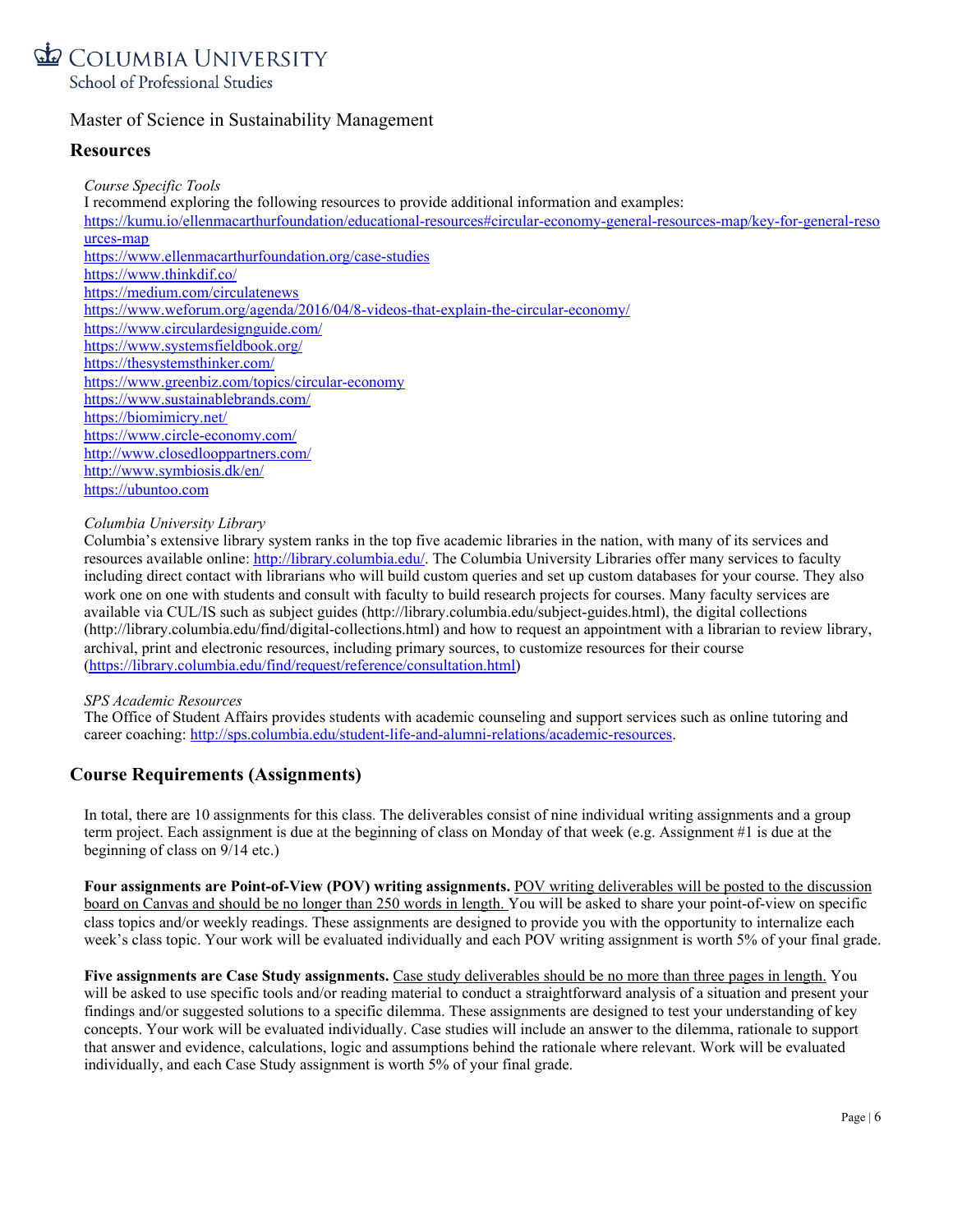

#### Group Term Project: During the course of the semester, you will also complete a term project in groups of

**approximately four**, producing a term project report and delivering a summary oral presentation/pitch. Over the course of the semester, in your group, you will explore the circular economy systems upstream for a common consumer good or product of your choosing:

#### Think big: What changes would need to be made for XYZ consumer product to adhere to circular economy principles both *in design, execution and end of life management?*

You will demonstrate having achieved the learning goals for the course by including the following in your report, summarized in an engaging way in your presentation:

#### **Background research**

- What consumer product are you choosing? (be specific)
- Materials mapping of your product (Packaging, raw materials, end of life, etc)
- What does the current system look like what are the networks, enablers, active businesses, key stakeholders, communities & supply chains? (supply chain mapping for key raw material ingredients and packaging components: where do they come from? What are the challenges for sourcing?)
- Human rights risks?

#### **Business case**

- Why is this product suited for circular disruption?
- What is the market opportunity?
- What are the barriers you face?
- Gap analysis: what solutions are out there? Where are there gaps that you need to imagine/create?

#### **Circular approach and implementation i.e. your proposed product, solution or process**

- Present your chosen product, redesigned for circularity
- Draw on best practice/examples to demonstrate feasibility
- Identify key enablers and potential barriers to achieving this
- Work through the economic viability of your proposal vs current reality

#### **Implementation, route to market and scalability**

- Suggest a plan for implementation and an approach to measuring the success for your newly imagined application/solution in relation to it circular credentials
- What is your route to market?
- What are your options for scaling?
- What are your immediate next steps?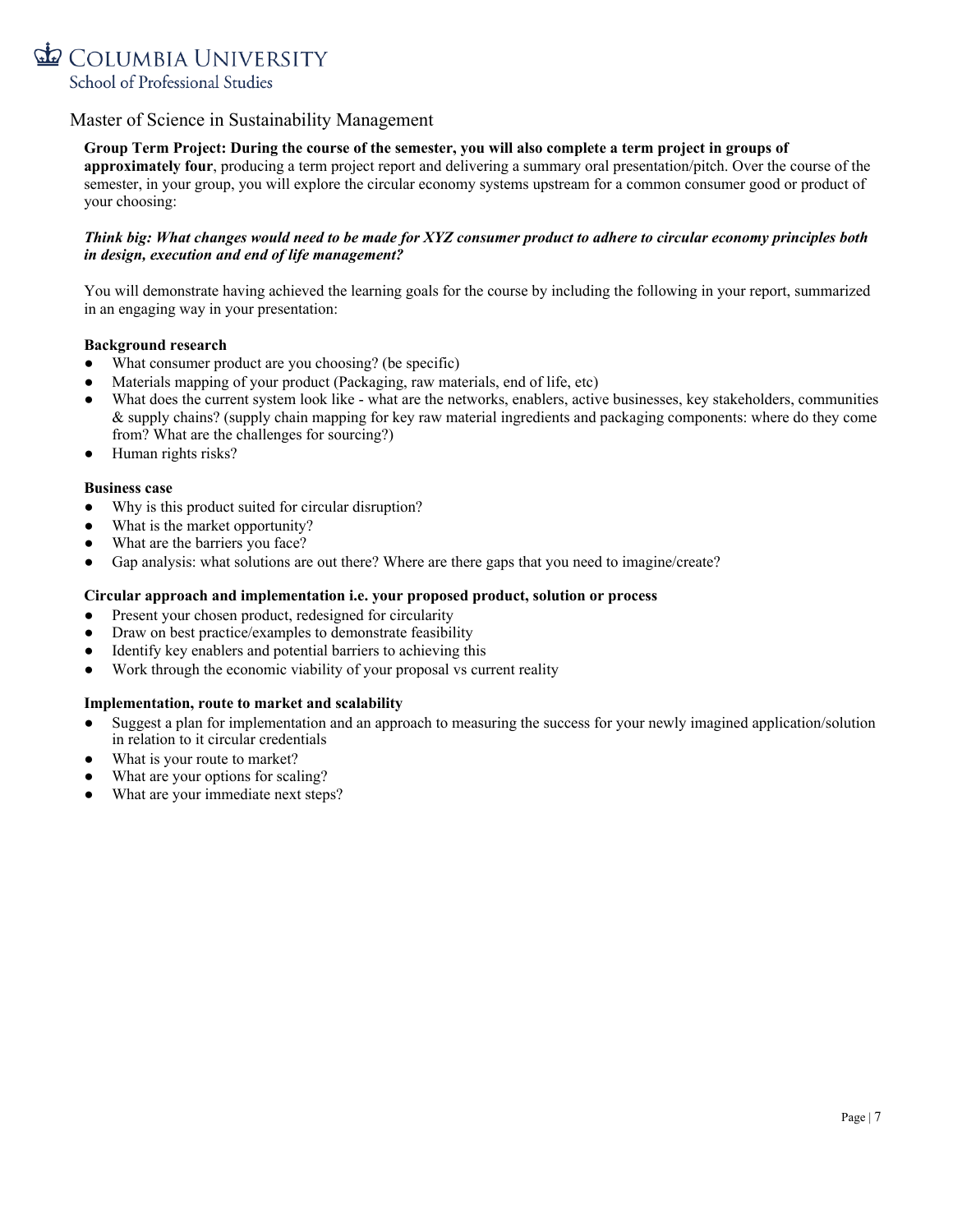

#### **Evaluation/Grading**

100 Points Total divided as follows:

#### **Class participation (0 points)**

▪ Stay current on readings and current events readings, and be prepared in class or through Canvas discussions to raise points of interest and questions you may have. Active participation during class and on Canvas.

#### **Point-of-View writing assignments (5 points each, for total of 20 points)**

Present your insights on things you found interesting in the readings

#### **Case Study assignments (5 points each, for total of 25 points)**

- Answering the dilemma presented
- Use calculations, data and/or cited evidence to support the answer
- Present within the length limits

#### **Term project (55 points)**

- 35 points for the report content and coverage (in line with criteria provided)
- 15 points for the summary presentation/pitch, including content and style/layout
- 5 points for peer evaluation: your student peers will assign points, from 0-100 based on the following evaluation criteria, and average scores will be used for peer evaluation points:
	- Individual grade (from your group) to reflect your performance during work on the term project (50%)
	- Group grade (from the other students) for presentation content  $(25\%)$
	- Group grade (from the other students) for presentation style and layout (25%)

| <b>ASSIGNMENT</b>                  | % Weight |
|------------------------------------|----------|
| Attendance and class participation | $0\%$    |
| Term project                       | 55%      |
| 4 x POV writing assignments        | 20%      |
| 5 x Case study assignments         | 25%      |

#### **FINAL GRADING SCALE**

| Grade                   | <b>Points</b> |
|-------------------------|---------------|
| $A+$                    | $98 - 100$    |
| $\overline{\mathbf{A}}$ | $93 - 97$     |
| $A-$                    | $90 - 92$     |
| $B+$                    | $87 - 89$     |
| B                       | $83 - 86$     |
| $B -$                   | $80 - 82$     |
| $rac{C}{C}$             | $77 - 79$     |
|                         | $73 - 76$     |
| $\overline{C}$          | $70 - 72$     |
| $\overline{\mathbf{D}}$ | $60 - 69$     |
| $\overline{\mathbf{F}}$ | 59 and below  |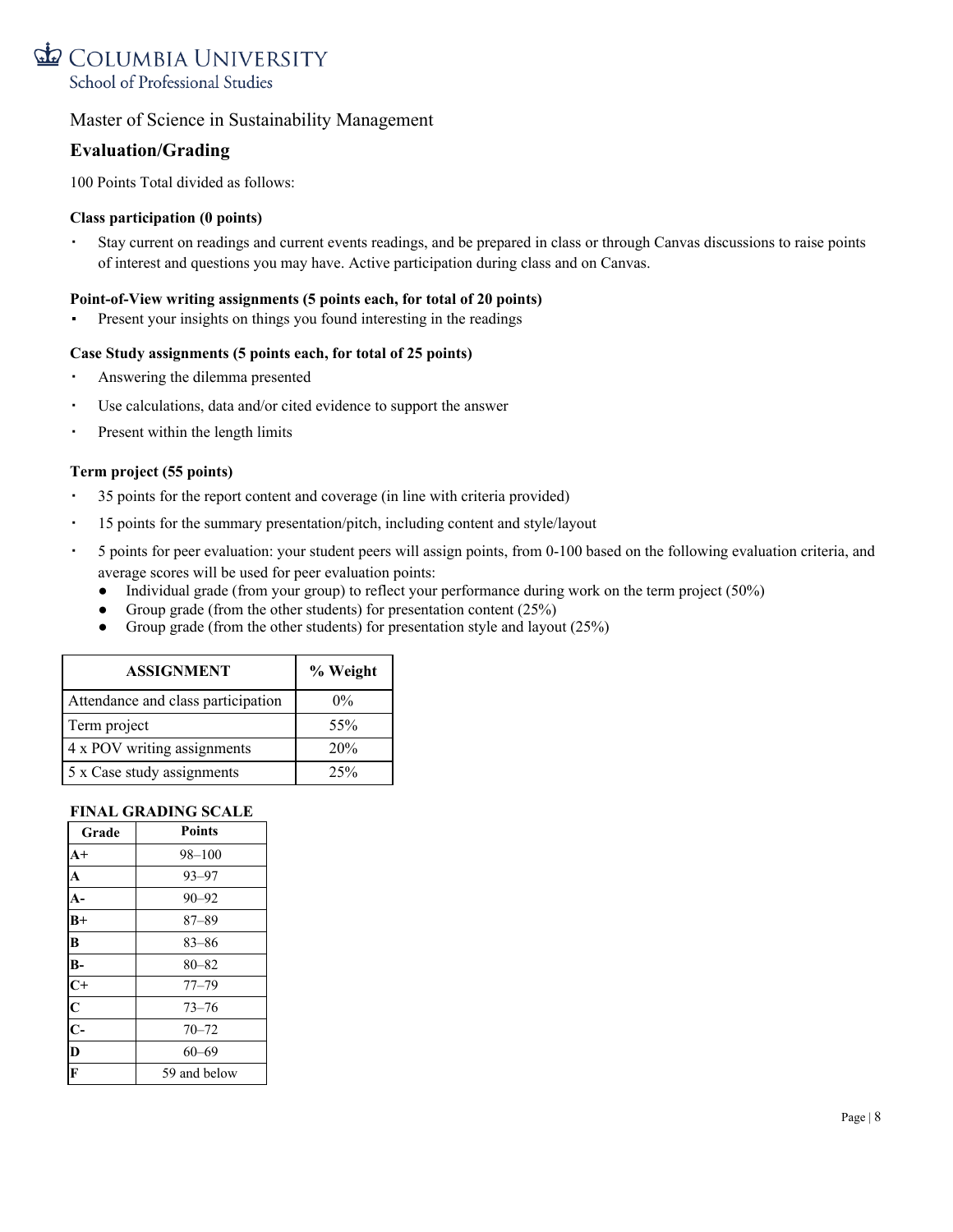

#### **Course Policies**

#### *Participation and Attendance*

I expect you to come to class on time and thoroughly prepared if you are taking the class live. I will keep track of attendance and look forward to an interesting, lively and confidential discussion. If you miss an experience in class, you miss an important learning moment and the class misses your contribution. A chronic lack of engagement will impact your grade.

#### *Late work*

There are 10 deliverables. The nine writing assignments will be due at the beginning of class each Monday via Canvas. It is your responsibility to ensure that I receive your submission. There will be an automatic 1 point reduction in score for deliverables submitted up to a day late. No points will be awarded to any deliverable submitted over 24 hours after the due date/time.

Teams will present their term projects to the class at the end of the semester, and the term project report will be due at the time of the presentations.

#### **School Policies**

#### *Copyright Policy*

Please note—Due to copyright restrictions, online access to this material is limited to instructors and students currently registered for this course. Please be advised that by clicking the link to the electronic materials in this course, you have read and accept the following:

The copyright law of the United States (Title 17, United States Code) governs the making of photocopies or other reproductions of copyrighted materials. Under certain conditions specified in the law, libraries and archives are authorized to furnish a photocopy or other reproduction. One of these specified conditions is that the photocopy or reproduction is not to be "used for any purpose other than private study, scholarship, or research." If a user makes a request for, or later uses, a photocopy or reproduction for purposes in excess of "fair use," that user may be liable for copyright infringement.

#### *Academic Integrity*

Columbia University expects its students to act with honesty and propriety at all times and to respect the rights of others. It is fundamental University policy that academic dishonesty in any guise or personal conduct of any sort that disrupts the life of the University or denigrates or endangers members of the University community is unacceptable and will be dealt with severely. It is essential to the academic integrity and vitality of this community that individuals do their own work and properly acknowledge the circumstances, ideas, sources, and assistance upon which that work is based. Academic honesty in class assignments and exams is expected of all students at all times.

SPS holds each member of its community responsible for understanding and abiding by the SPS Academic Integrity and Community Standards posted at

<http://sps.columbia.edu/student-life-and-alumni-relations/academic-integrity-and-community-standards>. You are required to read these standards within the first few days of class. Ignorance of the School's policy concerning academic dishonesty shall not be a defense in any disciplinary proceedings.

#### *Accessibility*

Columbia is committed to providing equal access to qualified students with documented disabilities. A student's disability status and reasonable accommodations are individually determined based upon disability documentation and related information gathered through the intake process. For more information regarding this service, please visit the University's Health Services website: [http://health.columbia.edu/services/ods/support.](http://health.columbia.edu/services/ods/support)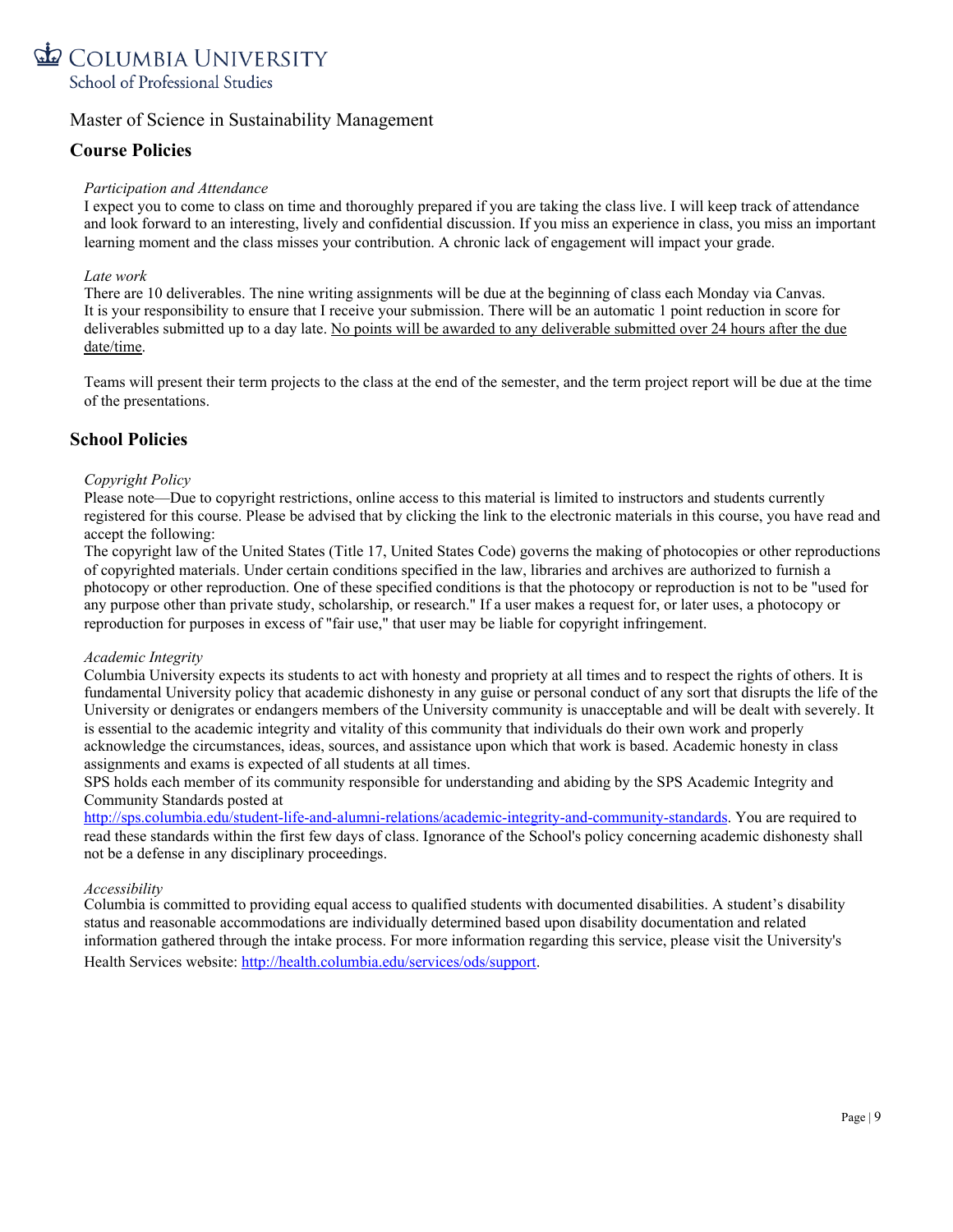

# **Course Schedule/Course Calendar**

| <b>Date</b> | <b>Topics and Activities</b>                                                                                                                                                                                                                                                                                                                                                                                                                                                                | Readings (due on this day)                                                                                                                                                                                                                                                                                                                                                                                                                                                                                                                                                                                                                                                                                                                                                                                                                                                                                                                                                                                                                                                                                                                                                                                                     | <b>Assignments</b>                                                                 |
|-------------|---------------------------------------------------------------------------------------------------------------------------------------------------------------------------------------------------------------------------------------------------------------------------------------------------------------------------------------------------------------------------------------------------------------------------------------------------------------------------------------------|--------------------------------------------------------------------------------------------------------------------------------------------------------------------------------------------------------------------------------------------------------------------------------------------------------------------------------------------------------------------------------------------------------------------------------------------------------------------------------------------------------------------------------------------------------------------------------------------------------------------------------------------------------------------------------------------------------------------------------------------------------------------------------------------------------------------------------------------------------------------------------------------------------------------------------------------------------------------------------------------------------------------------------------------------------------------------------------------------------------------------------------------------------------------------------------------------------------------------------|------------------------------------------------------------------------------------|
| 9/14        | <b>A Circular Economy: Why?</b><br>Topics<br>Course introduction,<br>$\bullet$<br>requirements and objectives<br>for the class<br>Overview of the key<br>$\bullet$<br>principles of Circular<br>Economy (background,<br>rationale, basic theory,<br>schools of thought)<br>Megatrends, imperatives and<br>$\bullet$<br>enablers<br>Term project intro<br>$\bullet$<br><i>Activities</i><br>Introductions<br>$\bullet$<br>Course overview<br>$\bullet$<br>Lecture<br>$\bullet$<br>Discussion | Required:<br>Podcast: Science Rules! with Bill Nye and<br>William McDonough<br>https://www.stitcher.com/podcast/stitcher/scien<br>ce-rules-with-bill-nye/e/76550199<br>VIDEO:<br>$\blacksquare$<br>https://www.youtube.com/watch?time_continu<br>e=228&v=zCRKvDyyHmI&feature=emb_logo<br>Ellen MacArthur Foundation, "Towards the<br>$\blacksquare$<br>Circular Economy Vol. 1: Economic and<br>Business Rationale for an Accelerated<br>Transition" Ellen MacArthur Foundation.<br>2013. Web: p6-34 (28 pages)<br>Webster, Ken. The Circular Economy: A<br>٠<br>Wealth of Flows. Ellen MacArthur Foundation<br>Publishing, 2017. Print Introduction & Chapter<br>1-3, p7-61 $(54$ pages)<br>McDonough, William, and Michael Braungart.<br>٠<br>Cradle to Cradle: Remaking the Way We Make<br>Things. New York: North Point, 2002. Print.<br>Chapter 2: p45-67 (22 pages)<br>Recommended (Optional):<br>Ellen MacArthur Foundation Educational<br>×<br>Resources: Schools of Thought (Available<br>here)<br>Ellen MacArthur Foundation, "Towards the<br>٠<br>Circular Economy Vol. 3: Accelerating the<br>Scale-Up Across Global Supply Chains" Ellen<br>MacArthur Foundation. 2014. Web. Chapters 1<br>& 2, p11-36 (25 pages) | Personal bio<br>(Due $9/14$ )<br>Assignment $#1$ :<br>Point-of-view.<br>(Due 9/14) |
| 9/21        | <b>A Circular Economy: What?</b><br>Topics<br>Rethinking existing<br>$\bullet$<br>economic systems and<br>constructs<br>Education and mindsets<br>$\bullet$<br><b>Activities</b><br>Lecture<br>Discussion                                                                                                                                                                                                                                                                                   | Required:<br>Webster, Ken. The Circular Economy: A<br>Wealth of Flows. Ellen MacArthur Foundation<br>Publishing, 2015. Print. Chapter 4, Through the<br>Macroscope, p63-87 (24 pages)<br>Video: "Why it's time for Doughnut<br>$\blacksquare$<br>Economics", Kate Raworth, 2014 (Available<br>$here)$ (17 min)                                                                                                                                                                                                                                                                                                                                                                                                                                                                                                                                                                                                                                                                                                                                                                                                                                                                                                                 | Assignment #2:<br>Point-of-view.<br>(Due $9/21$ )                                  |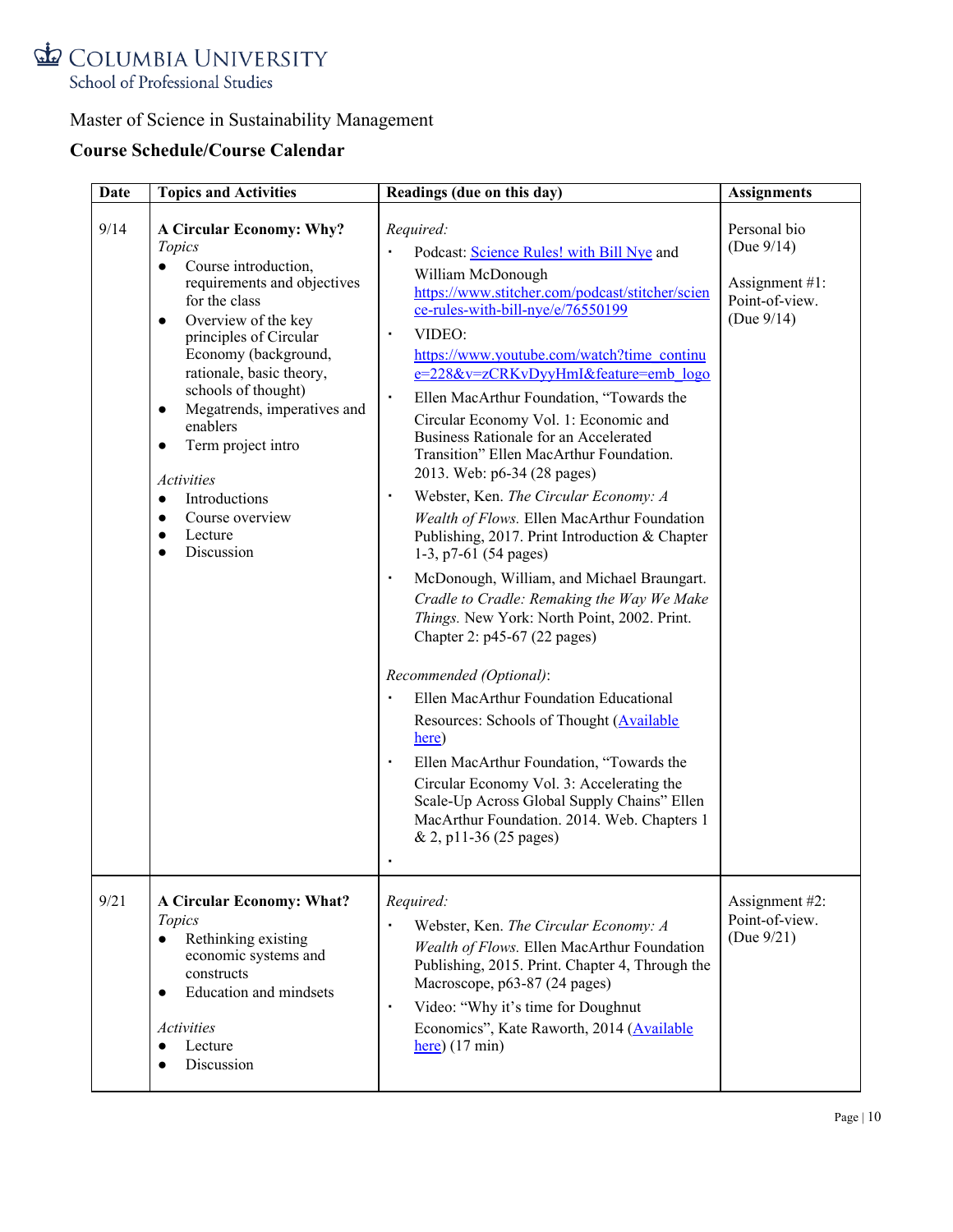

School of Professional Studies

|       |                                                                                                                                                                                                                                                                                    | "Capitalism's greatest weakness? It confuses<br>price with value", Mariana Mazzucato, 2018.<br>Web. (Available here) (2 pages)<br>Webster, Ken. The Circular Economy: A<br>Wealth of Flows. Ellen MacArthur Foundation<br>Publishing, 2015. Print. Chapter 10, p175-189<br>$(14 \text{ pages})$                                                                                                                                                                                                           |                                                |
|-------|------------------------------------------------------------------------------------------------------------------------------------------------------------------------------------------------------------------------------------------------------------------------------------|-----------------------------------------------------------------------------------------------------------------------------------------------------------------------------------------------------------------------------------------------------------------------------------------------------------------------------------------------------------------------------------------------------------------------------------------------------------------------------------------------------------|------------------------------------------------|
| 9/28  | <b>Business Models</b><br>Topics<br>Business Models for a<br>$\bullet$<br>circular economy<br>Servicization<br>$\bullet$<br>Financial system limitations<br>$\bullet$<br><b>Activities</b><br>Lecture<br>$\bullet$<br>Discussion<br><b>Guest Speaker: TBD</b>                      | Required:<br>Webster, Ken. The Circular Economy: A<br>Wealth of Flows. Ellen MacArthur Foundation<br>Publishing, 2015. Print. Chapter 5, p89-105 (16)<br>pages)<br>Rutqvist, Jakob and Peter Lacy. From Waste to<br>٠<br>Wealth: The Circular Economy Advantage<br>(Palgrave Macmillan, 2015). Print. Section II,<br>pages 68-114 (46 pages)<br>ING Economics Department. "Rethinking<br>٠<br>finance in a Circular Economy", May 2015.<br>Web. Section 4: p 34-52 (18 pages)                             | Assignment #3:<br>Point-of-view.<br>(Due 9/28) |
| 10/5  | Design<br>Topics<br>Schools of thought (recap)<br>$\bullet$<br>"Design for" - different<br>$\bullet$<br>approaches and their<br>considerations<br>Material selection<br>$\bullet$<br>Human-centered design<br>Activities<br>Lecture<br>Group workshop<br><b>Guest Speaker: TBD</b> | Required:<br>McDonough, William, and Michael Braungart.<br>Cradle to Cradle: Remaking the Way We Make<br>Things. (North Point, 2002). Print. Chapter 3,<br>p68-91 (23 pages)<br>Benyus, Janine. Biomimicry. (Harper Perennial,<br>$\bullet$<br>2002). Print. Chapter 1, p1-10 (10 pages)<br>Video: Janine Benyus. Biomimicry in action,<br>$\bullet$<br>TED Talk, (2009). Available here. (20 min)<br>Tim Brown: Design & the circular economy $-$<br>$\bullet$<br>Circular Design Guide. Available here. | Assignment #4:<br>Case Study.<br>(Due $10/5$ ) |
| 10/19 | <b>Policy Considerations</b><br>Topics<br>Approaches and<br>$\bullet$<br>interventions<br>Municipal, regional,<br>$\bullet$<br>national, supranational and<br>international considerations<br>Fiscal policy as a case study<br>$\bullet$<br>Activities<br>Lecture<br>Discussions   | Required:<br>Ellen MacArthur Foundation, "Delivering the<br>$\bullet$<br>Circular Economy: A Toolkit for<br>Policymakers" Ellen MacArthur Foundation.<br>2015. Web. p39-88 (49 pages)<br>Groothuis, Femke (supported by ACCA), "Tax<br>$\bullet$<br>as a force for good – Headline summary".<br>ACCA 2018. Web. p1-8 (8 pages). Available<br>here.<br>Congress.gov "Green New Deal" Resolution<br>$\bullet$<br>text. Web. (14 pages). <b>Available here.</b>                                              | Group Project<br>Check In                      |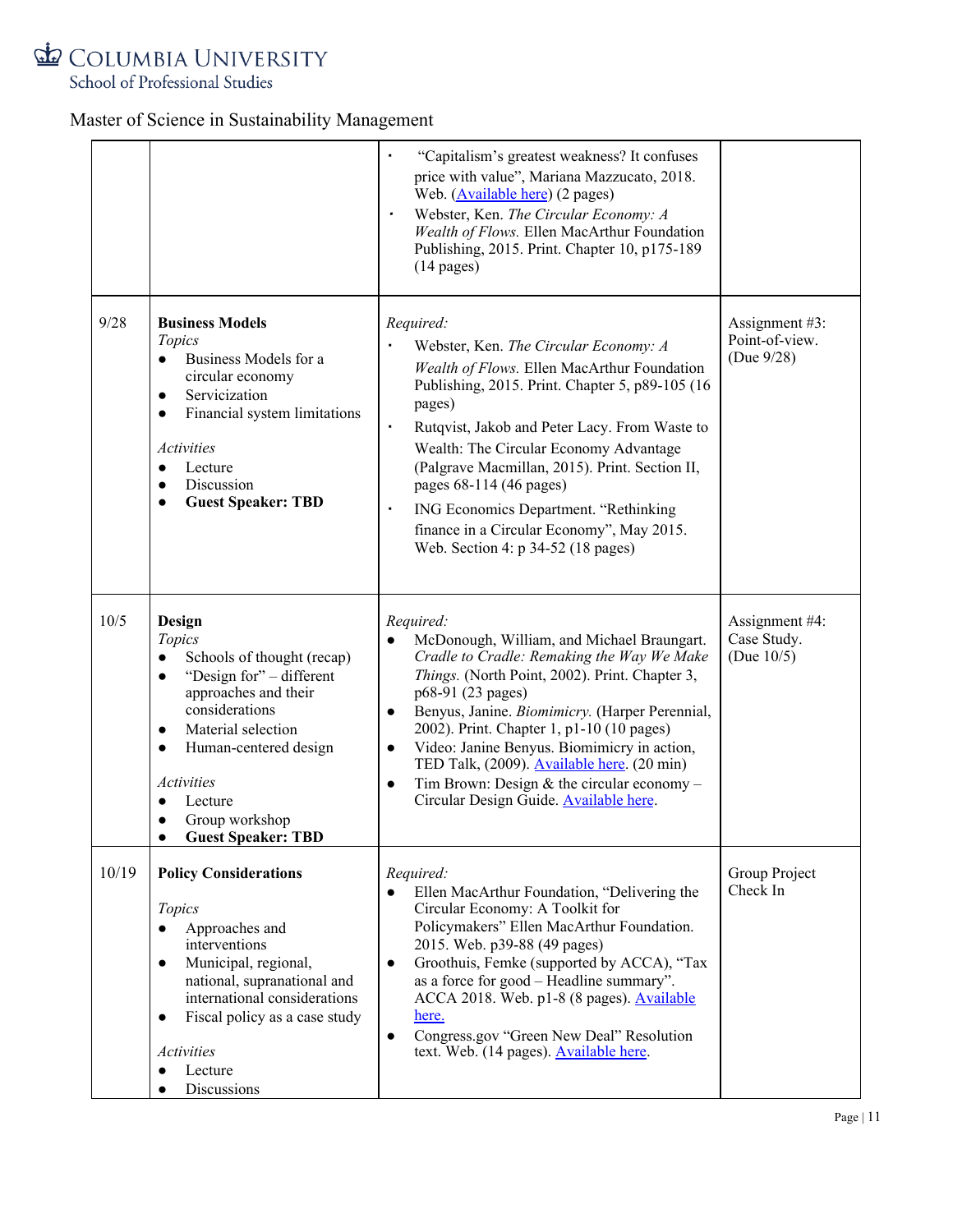School of Professional Studies

|       | <b>Guest Speaker: TBD</b><br>$\bullet$                                                                                                                                                                                                                                                                                                               |                                                                                                                                                                                                                                                                                                                                                                                                                                                                                                                                                                                                                                                                                                                                                                                                                                                                                                                                                                                                                                                         |                                                 |
|-------|------------------------------------------------------------------------------------------------------------------------------------------------------------------------------------------------------------------------------------------------------------------------------------------------------------------------------------------------------|---------------------------------------------------------------------------------------------------------------------------------------------------------------------------------------------------------------------------------------------------------------------------------------------------------------------------------------------------------------------------------------------------------------------------------------------------------------------------------------------------------------------------------------------------------------------------------------------------------------------------------------------------------------------------------------------------------------------------------------------------------------------------------------------------------------------------------------------------------------------------------------------------------------------------------------------------------------------------------------------------------------------------------------------------------|-------------------------------------------------|
| 10/26 | <b>Flows (Part I)</b><br>Topics<br>Revisiting systems thinking:<br>stocks and flows<br>Information flows<br>$\bullet$<br>The concept of value; the<br>$\bullet$<br>power of capital; money as<br>information<br>Energy flows<br>Material flows<br>$\bullet$<br><i>Activities</i><br>Lecture<br>$\bullet$<br>Discussions<br><b>Guest Speaker: TBD</b> | Required:<br>Meadows, Donnella. Thinking in Systems: A<br>Primer. Chelsea Green Publishing, 2008. Print.<br>Chapter 1, Chapter 7 and Appendix up until<br>Model Equations (53 pages in total).<br>Video: Beinhocker, Eric, "The economy as a<br>$\bullet$<br>complex and evolving system": Lecture from<br>UCL Institute for Innovation and Public<br>Purpose, Feb 2019 (40 mins)<br>Webster, Ken. The Circular Economy: A<br>$\bullet$<br>Wealth of Flows. Ellen MacArthur Foundation<br>Publishing, 2015. Print. Chapter 6, Social<br>Capital, Markets and Money in a Circular<br>Economy, p108-125 (17 pages)<br>Ellen MacArthur Foundation, "Intelligent<br>$\bullet$<br>Assets: Unlocking the Circular Economy<br>Potential" Ellen MacArthur Foundation. 2016.<br>Web. p28-63 (35 pages)<br>Video: "In a World of Systems", Donella<br>$\bullet$<br>Meadows Institute, 2016 (Available here) (9<br>min)<br>Video: "NEW Systems-thinking: A Little Film<br>$\bullet$<br>About a Big Idea", Cabrera Research Lab,<br>2015. (12 min) (Available here) | Assignment #5:<br>Case Study.<br>(Due $10/26$ ) |
| 11/2  | <b>Flows (Part II)</b><br>Topics<br>Biological cycle/nutrients<br>$\bullet$<br>Organics<br>$\bullet$<br>Bio-based materials<br>$\bullet$<br><b>Activities</b><br>Lecture<br>Discussion<br><b>Guest Speaker: TBD</b>                                                                                                                                  | Required:<br>Webster, Ken. The Circular Economy: A<br>Wealth of Flows. Ellen MacArthur Foundation<br>Publishing, 2015. Print. Chapter 9, The<br>Regenerative Biological Cycle at Scale,<br>p159-173 (14 pages)<br>Ellen MacArthur Foundation & CE100, "Water<br>٠<br>and Circular Economy: A White Paper,<br>2018( <b>Available here</b> ) (18 pages)<br>Franconi, Ellen, Brett Bridgeland et al. A New<br>Dynamic 2: Effective Systems in a Circular<br>Economy. Ellen MacArthur Foundation<br>Publishing, 2016. Print. Chapter 5, The<br>Circular Economy of Soil, p87-103 (16 pages)<br>Szaky, Tom, et al. The Future of Packaging,<br>$\blacksquare$<br>From Linear to Circular. (Berrett-Koehler,<br>2019). Print. Chapter 7, p105-119 (14 pages)                                                                                                                                                                                                                                                                                                  | Group Project<br>Check-in                       |
| 11/9  | <b>Flows (Part III)</b><br>Topics<br>Technical cycle/nutrients                                                                                                                                                                                                                                                                                       | Required:<br>Ellen MacArthur Foundation, "The New<br>Plastics Economy: Rethinking the Future of                                                                                                                                                                                                                                                                                                                                                                                                                                                                                                                                                                                                                                                                                                                                                                                                                                                                                                                                                         | Assignment #6:<br>Case Study.<br>(Due $11/9$ )  |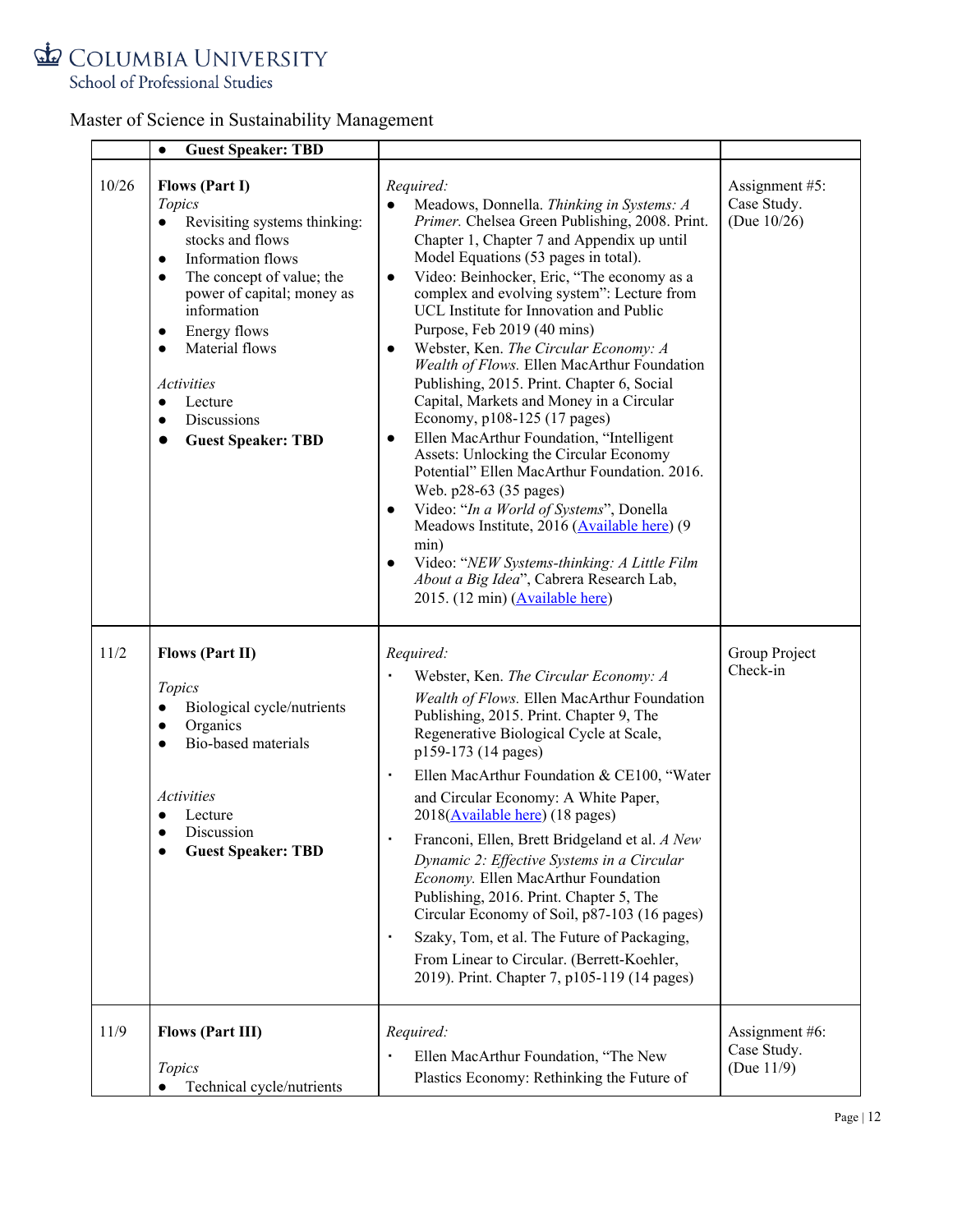School of Professional Studies

|       | Industrial ecology and<br>$\bullet$<br>symbiosis<br>3D printing<br>$\bullet$<br>Plastics<br>$\bullet$<br>Activities<br>Materials – group exercise<br>$\bullet$<br>Lecture<br>$\bullet$<br>Discussion<br>$\bullet$                                                                                                            | Plastics". Ellen MacArthur Foundation. 2016.<br>Web. (92 pages)<br>Szaky, Tom, et al. The Future of Packaging,<br>٠<br>From Linear to Circular. (Berrett-Koehler,<br>2019). Print. Chapter 1, p9-23 (14 pages)<br>Despeisse, M., Baumers, M et al. "Unlocking<br>٠<br>value for a circular economy through 3D<br>printing: A research agenda", February 2017.<br>Elsevier. Technological Forecasting and Social<br>Change Volume 115, pages 75-84 (10 pages).                                                                                                                                                           |                                                   |
|-------|------------------------------------------------------------------------------------------------------------------------------------------------------------------------------------------------------------------------------------------------------------------------------------------------------------------------------|-------------------------------------------------------------------------------------------------------------------------------------------------------------------------------------------------------------------------------------------------------------------------------------------------------------------------------------------------------------------------------------------------------------------------------------------------------------------------------------------------------------------------------------------------------------------------------------------------------------------------|---------------------------------------------------|
| 11/16 | <b>Flows (Part IV)</b><br>Topics<br>Reverse logistics, re-use,<br>$\bullet$<br>re-manufacturing<br>Waste and recycling -<br>$\bullet$<br>challenges<br><b>Activities</b><br>Class Discussion/Q&A<br>$\bullet$<br>Lecture<br>$\bullet$<br><b>Guest Lecturer: TBD</b><br>$\bullet$                                             | Required:<br>Ellen MacArthur Foundation, "Re-use:<br>Rethinking Packaging", 2019. PDF Available<br>here. (43 pages)<br>Szaky, Tom, et al. The Future of Packaging,<br>From Linear to Circular. (Berrett-Koehler,<br>2019). Print. Chapters 2-6, p23-104 (81 pages)<br>Franconi, Ellen, Brett Bridgeland et al. A New<br>٠<br>Dynamic 2: Effective Systems in a Circular<br>Economy. Ellen MacArthur Foundation<br>Publishing, 2016. Print. Chapter 6,<br>Remanufacturing and the Circular Economy,<br>p107-127 (20 pages)                                                                                               | Assignment #7:<br>Case Study.<br>(Due $11/16$ )   |
| 11/23 | Implementation &<br><b>Measurement</b><br>Topics<br>Approaches to<br>$\bullet$<br>implementation and<br>measurement incl. tools to<br>get started, prioritization,<br>guidance and measurement<br>Life Cycle Assessment<br>$\bullet$<br><b>Activities</b><br>Lecture<br>Discussion<br><b>Guest lecture: TBD</b><br>$\bullet$ | Required:<br>Ellen MacArthur Foundation, "Achieving<br>$\bullet$<br>'Growth Within'" Ellen MacArthur<br>Foundation. 2017. Web. p16-52 (36 pages)<br>Franconi, Ellen, Brett Bridgeland et al. A New<br>$\bullet$<br>Dynamic 2: Effective Systems in a Circular<br>Economy. Ellen MacArthur Foundation<br>Publishing, 2016. Print. Chapter 11: Circularity<br>Indicators, $p195-210$ (15 pages)<br>Ellen MacArthur Foundation (in cooperation<br>$\bullet$<br>with Granta and LIFE). "Circularity Indicators.<br>An Approach to Measuring Circularity: Project<br>Overview", May 2015. Web. (12 pages)<br>Available here. | Assignment #8<br>Point-of-view.<br>(Due $11/23$ ) |
| 11/30 | <b>Applications: Organizations &amp;</b><br><b>Circular Economy</b><br>Topics                                                                                                                                                                                                                                                | No reading is required for this class, but please use<br>the time to familiarize yourself with all of the term<br>project criteria and any additional pre-read                                                                                                                                                                                                                                                                                                                                                                                                                                                          | Group Project<br>Check In                         |